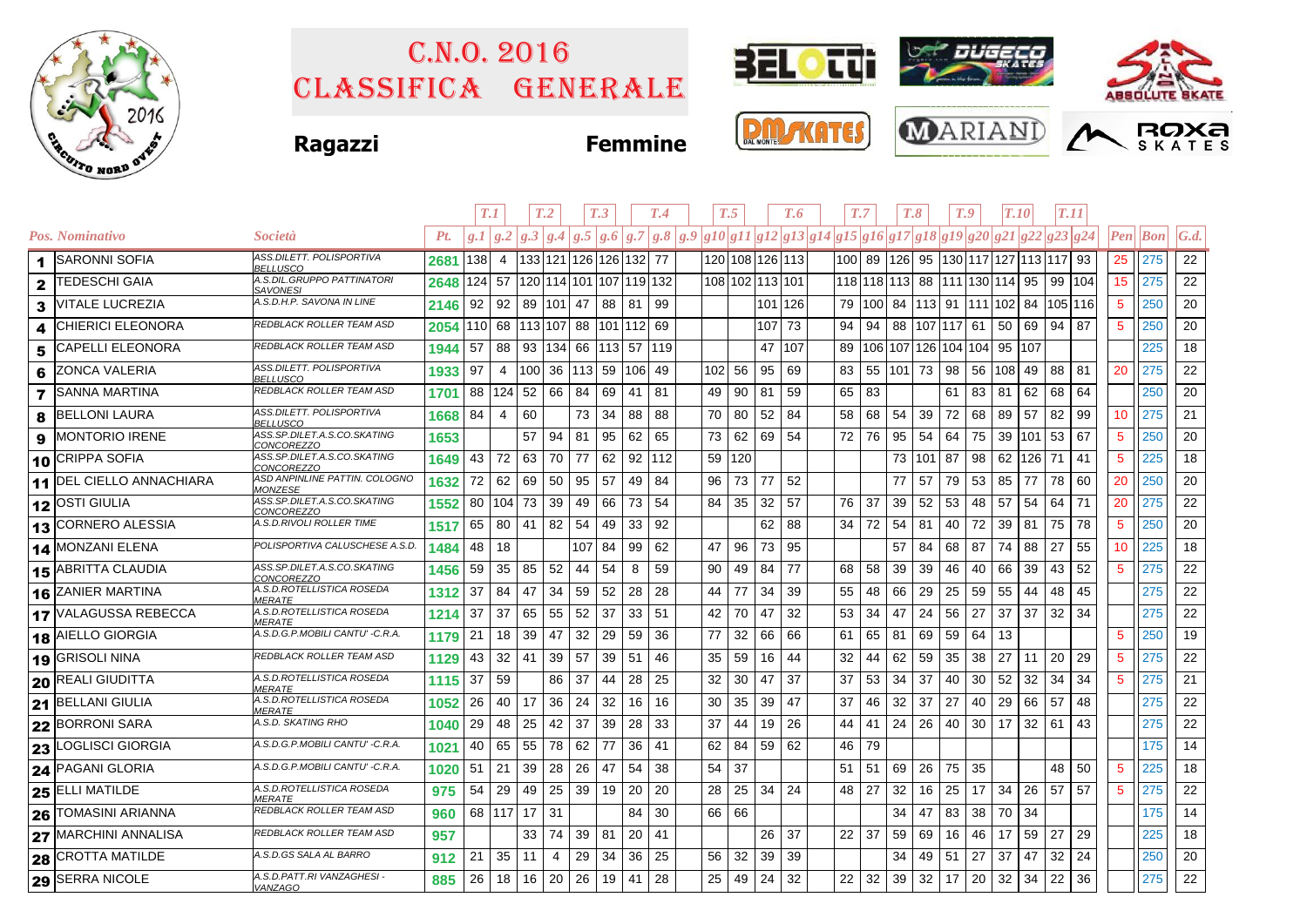

# Classifica generale C.n.o. 2016





**Ragazzi Femmine**

| <b>DAL MONTE</b><br>T |  |
|-----------------------|--|
|                       |  |





|                         |                                                   |     | T.1          |                |                 | T <sub>.2</sub> |                    | T <sub>.3</sub> |    | T.4            | T.5 |       |    | T.7<br>T.6      |               |                                                                                                   | T.8 |         | T.9          |                 | T.10           |                 | T.11  |       |     |          |     |                   |
|-------------------------|---------------------------------------------------|-----|--------------|----------------|-----------------|-----------------|--------------------|-----------------|----|----------------|-----|-------|----|-----------------|---------------|---------------------------------------------------------------------------------------------------|-----|---------|--------------|-----------------|----------------|-----------------|-------|-------|-----|----------|-----|-------------------|
| Pos. Nominativo         | <i>Società</i>                                    | Pt. |              |                |                 |                 |                    |                 |    |                |     |       |    |                 |               | $g.1 g.2 g.3 g.4 g.5 g.6 g.7 g.8 g.9 g10 g11 g12 g13 g14 g15 g16 g17 g18 g19 g20 g21 g22 g23 g24$ |     |         |              |                 |                |                 |       |       |     | Pen  Bon |     | $\mathcal{G}.d$ . |
| 30 CADENAZZI MOIRA      | A.S.D.G.P.MOBILI CANTU' -C.R.A.                   | 882 | 18           | 12             | 20              | 28 21 24        |                    |                 | 41 | 36             |     | 37    | 30 | 34              | 24            | 27 <sub>1</sub>                                                                                   | 30  | 24      | 32           | 20              | 25             |                 | 44 13 | 36 31 |     |          | 275 | 22                |
| 31 VITALE GAIA          | ASS.SP.DILET.A.S.CO.SKATING<br><i>CONCOREZZO</i>  | 834 | 40           |                | 26 81 60        |                 |                    |                 | 69 | 33             |     | 80    | 42 | 54              | 21            |                                                                                                   |     | 54      | 29           | 35              | 35             |                 |       |       |     |          | 175 | 14                |
| 32 SIRONI FRANCESCA     | A.S.D.G.P.MOBILI CANTU' -C.R.A.                   | 818 | $35 \mid 51$ |                |                 |                 | $34 \overline{26}$ |                 | 25 | 17             |     | 20    | 23 | 32              | 29            | 25                                                                                                | 25  | 26      | 34           | 33              | 25             |                 | 24 26 | 22    | 36  |          | 250 | 20                |
| 33 PAVANELLO SOFIA      | REDBLACK ROLLER TEAM ASD                          | 803 | 76           | 21             |                 |                 |                    |                 |    |                |     | 52    | 52 | 57              | 49            |                                                                                                   |     | 47      | 44           | 48              | 91             | 77              | 39    |       |     |          | 150 | 12                |
| 34 RIPAMONTI GRETA      | A.S.D.G.P.MOBILI CANTU' -C.R.A.                   | 781 | 26           | 76             | 36 <sup>1</sup> | 63              | $21 \mid 37$       |                 | 25 | 73             |     | 23    | 54 | 49              | 26            |                                                                                                   |     |         |              | 20              | 20             | $13 \mid 19$    |       |       |     |          | 200 | 16                |
| 35 CURNIS BEATRICE      | SKATING CLUB GIUSSANO A.S.D.                      | 742 | 29           | 23             | 33              | 17              |                    | 19 16           | 36 | -20            |     | 30    | 25 | 24              | 19            |                                                                                                   |     | 26      | 19           | 25              | 10             | 34              | 29    | 27    | 31  |          | 250 | 20                |
| 36 FIORATO GIULIA       | A.S.DIL.GRUPPO PATTINATORI<br><b>SAVONESI</b>     | 694 | 4            | 29             | 25              | 15              |                    |                 |    |                |     | 18    | 28 | 26              | 34            | 30                                                                                                | 34  |         |              | 35              | 33             | 19 <sup>1</sup> | 37    | 53    | 74  |          | 200 | 16                |
| 37 MOLTENI CARLOTTA     | A.S.D.G.P.MOBILI CANTU' -C.R.A.                   | 690 | 35           | 43             | 28              | 23              | 13 21              |                 | 41 | 22             |     | 32    | 23 | 15              | 19            | 20                                                                                                | 27  | 16      | 16           | 9               | 12             | 15              | 15    |       |     | 5        | 250 | 20                |
| 38 PIN MATILDE          | A.S.D.ROTELLISTICA ROSEDA<br><i><b>MERATE</b></i> | 631 | 4            | 4              | 31              | 11              | $16$ 24            |                 | 12 | 13             |     |       |    |                 | $16$ 16       | 27                                                                                                | 25  | 19      | $21 \mid 27$ |                 | 20             | 22              | 19    | 32    | 22  |          | 250 | 20                |
| 39 NICOLI AGNESE        | G.S.D.PATTINAGGIO CARONNO<br>PERT.                | 627 |              |                | 8               | 20              | 24                 | 19              | 33 | 20             |     | 35 28 |    |                 |               | 32                                                                                                | 30  | 32      | -34          |                 | 22             | 19              | 29    | 27    | 20  | 30       | 225 | 18                |
| 40 ROSSOLINI VERONICA   | A.S.D.PATT.S.MAURO TORINESE                       | 585 | 17           | 37             |                 |                 | $32$ 73            |                 |    |                |     |       |    |                 |               |                                                                                                   |     |         |              | 33              | 79             | 60              | 73    | 32    | 24  |          | 125 | 10 <sup>°</sup>   |
| 41 MILESI ALICE         | A.S.D.SKATING CLUB CASSANO<br>D'ADDA              | 574 | 12           | 40             | 25              | 58              |                    |                 |    |                |     |       |    |                 |               |                                                                                                   |     | 47      | 77           | 40              | 51             | 47              | 52    |       |     |          | 125 | 10 <sup>°</sup>   |
| 42 TOMASIN SARA         | A.S.DILETT. PADERNESE                             | 534 | 21           | 21             | 8               | 17              |                    |                 | 46 | 17             |     |       |    | 32              | 16            | 20                                                                                                | 18  | 26      | 21           | 16              | 17             | 19              | 19    |       |     |          | 200 | 16                |
| 43 MERINGI GAIA         | <b>GREEN TEAM PIACENZA</b><br>1.S.DILETTANTISTICA | 533 | 8            | 11             | 8               | 8               | $19$ 13            |                 |    |                |     |       |    | 26              | 21            | 25                                                                                                | 20  | 24      | 19           | 12              | 16             | 22              | 16    | 20    | -20 |          | 225 | 18                |
| 44 GAMBINO SIMONA       | A.S.D.PATT.S.MAURO TORINESE                       | 527 | 12           | 97             | 28              | 34              | 34                 | 32              | 16 | 38             |     | 18    | 20 |                 | $19 \mid 34$  |                                                                                                   |     |         |              |                 |                |                 |       |       |     | 5        | 150 | 12                |
| 45 MARLETTI ALICE       | A.S.D. VITTORIA PATTINATORI<br>TORINO             | 523 | 62           | 10             | 77              | 42              | 69 29              |                 | 77 | 57             |     |       |    |                 |               |                                                                                                   |     |         |              |                 |                |                 |       |       |     |          | 100 | 8                 |
| 46 DAL PERARO EMMA      | A.S.D.ROTELLISTICA ROSEDA<br>MERATE               | 505 | 8            | 14             | 20              | 16              |                    |                 | 17 | 12             |     | 25    | 18 | 11 <sup>1</sup> | 19            |                                                                                                   |     |         |              | 27              | 14             | 27              | 21    | 34    | 22  |          | 200 | 16                |
| 47 DIDIOPARLAPOCO ELISA | A.S.D.G.P.MOBILI CANTU' -C.R.A.                   | 464 |              |                | 20              | 17              | 19                 | 16              | 25 | 22             |     | 28    | 20 |                 |               |                                                                                                   |     | 16      | 19           | 17              | 17             | 32              | 21    |       |     |          | 175 | 14                |
| 48 DE PAOLI MARINA      | A.S.D. SKATING RHO                                | 392 |              |                |                 | 16 20           | $15 \mid 16$       |                 | 16 | 8              |     | 20    | 18 |                 |               |                                                                                                   |     |         | $16$ 16 17   |                 | 13             | 10 <sup>1</sup> | 16    |       |     |          | 175 | 14                |
| 49 MANCUSO GAIA         | A.S.DIL.GRUPPO PATTINATORI<br>SAVONESI            | 383 | 4            | 4              |                 |                 |                    |                 |    |                |     |       |    | 24              | 16            | $30 \mid 20$                                                                                      |     |         |              | 16              | 9              | 24              | 16    | 43 27 |     |          | 150 | 12                |
| 50 MINOTTI ANGELICA     | G.S.D.PATTINAGGIO CARONNO<br>PERT.                | 381 | 4            | 4              | 8               | 4               |                    | 16   14         | 17 | 4              |     |       |    | 19              | 14            |                                                                                                   |     | 15      | 14           | 12              | $\overline{7}$ | 15 <sup>1</sup> | 14    |       |     |          | 200 | 16                |
| 51 EVALTO MARIKA        | POLISPORTIVA CALUSCHESE A.S.D.                    | 362 | 4            | $\overline{7}$ | 36              | - 9             | $15$ 11            |                 | 8  | 9              |     |       |    | 15 <sub>1</sub> | 11            | 18 <sup>1</sup>                                                                                   | 18  | 13      | 13           |                 |                |                 |       |       |     |          | 175 | 14                |
| 52 GENTA GIULIA         | REDBLACK ROLLER TEAM ASD                          | 354 | 18           | 32             |                 |                 |                    |                 |    |                |     | 18    | 37 | 39              | 29            |                                                                                                   |     | 19      | 62           |                 |                |                 |       |       |     |          | 100 | 8                 |
| 53 ISMAJLISUFAJ SARA    | A.S.D.H.P. SAVONA IN LINE                         | 347 |              |                |                 |                 | $19$ 26            |                 |    |                |     |       |    |                 |               | $41 \mid 32$                                                                                      |     |         |              | $33 \mid 33$    |                |                 |       | 36    | 27  |          | 100 | 8                 |
| 54 MAPELLI REBECCA      | A.S.D.GS SALA AL BARRO                            | 279 | $12$ 15      |                |                 | $\overline{7}$  |                    | 13 15           | 8  | $\overline{7}$ |     |       |    |                 | $15 \quad 15$ |                                                                                                   |     | $11$ 11 |              |                 |                |                 |       |       |     |          | 150 | 11                |
| 55 BERARDO SERENA       | A.S.D. SKATING RHO                                | 245 | 29           | 8              | 20              | 13              |                    |                 |    |                |     | 23    | 18 |                 |               |                                                                                                   |     | 19      | 15           |                 |                |                 |       |       |     |          | 100 | 8                 |
| 56 FAGGION CLAUDIA      | A.S.D. SKATING RHO                                | 206 |              |                | 31              | 31              | $29 \mid 21$       |                 | 4  | 15             |     |       |    |                 |               |                                                                                                   |     |         |              |                 |                |                 |       |       |     |          | 75  | 6                 |
| 57 SARTIRANA ELENA      | A.S.D. SKATING RHO                                | 203 |              |                | 13              | 23              |                    |                 |    |                |     |       |    |                 |               |                                                                                                   |     | 15      | 24           |                 |                | 29              | 24    |       |     |          | 75  | 6                 |
| 58 CADELLI SERENA       | A.S.D.H.P. SAVONA IN LINE                         | 185 |              |                | 13              | 12              |                    |                 |    |                |     |       |    |                 |               |                                                                                                   |     |         |              | 20 <sup>1</sup> | 22             | 19              | 24    |       |     |          | 75  | 6                 |
|                         |                                                   |     |              |                |                 |                 |                    |                 |    |                |     |       |    |                 |               |                                                                                                   |     |         |              |                 |                |                 |       |       |     |          |     |                   |